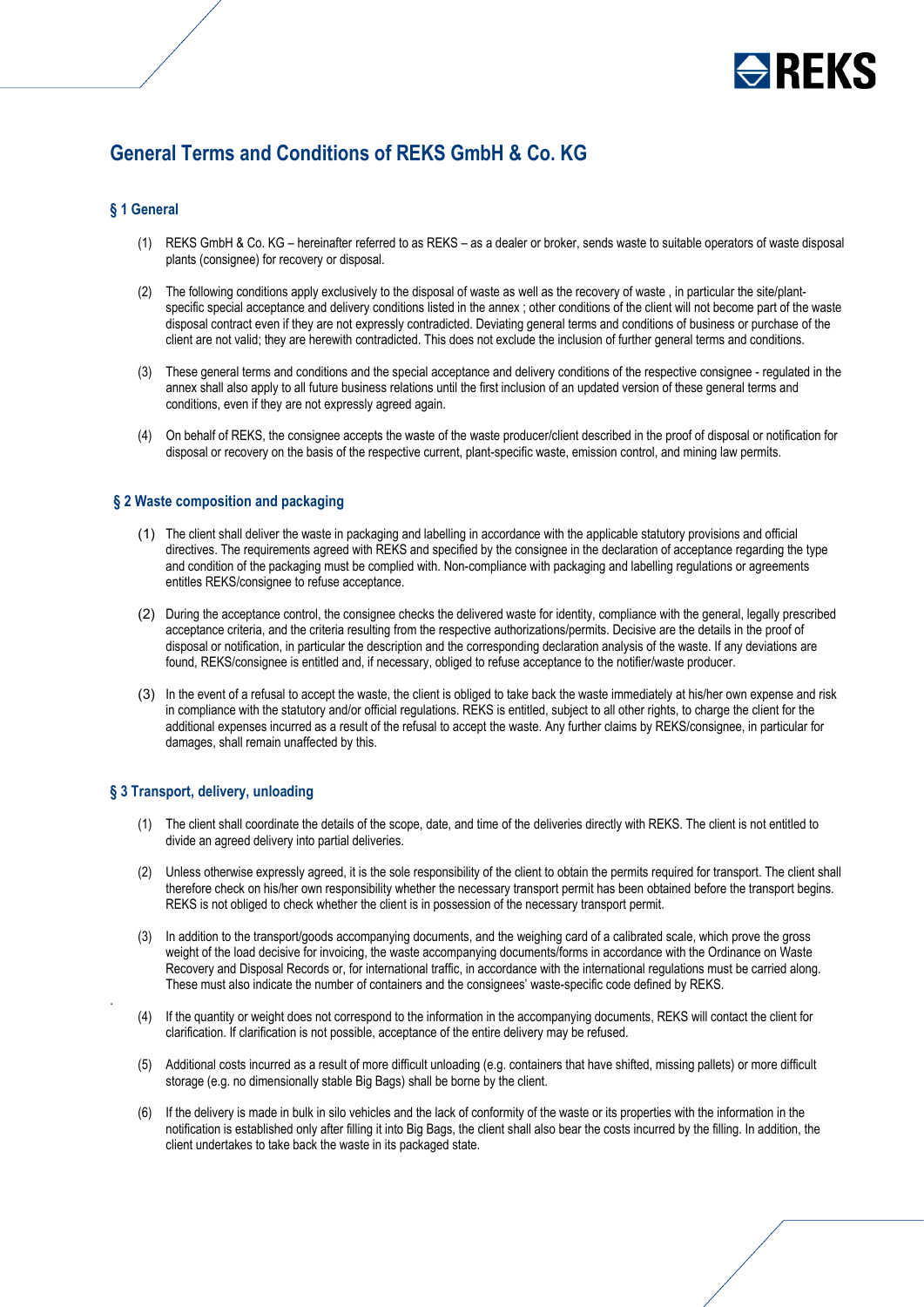

# **§ 4 Transfer of risk and ownership**

- (1) The client shall deliver the waste to the respective consignee under his/her own responsibility, at his/her own risk, and at his/her own expense.
- (2) The risk and ownership of the waste shall pass to REKS upon acceptance and completion of the unloading process.
- (3) Upon acceptance and completion of the unloading process, the ownership of the pallets is transferred to REKS.

#### **§ 5 Price, terms of payment**

- (1) Subject to any individual agreement to the contrary, the client shall pay REKS the storage price per ton of gross weight of accepted waste in accordance with the price list valid at the time of acceptance plus statutory VAT.
- (2) Payment for each delivery is due 14 days after receipt of invoice. Invoices are issued on the 1st and 16th of each month. If the payment deadline is exceeded, REKS reserves the right to charge interest on the due date at a rate of 5% and interest on arrears at a rate of 9 percentage points above the current base rate (min. 0%).

#### **§ 6 Set-off, retention**

Offsetting against counterclaims of the client or withholding of payments because of such claims is permitted only if the counterclaims are undisputed or have been legally established or result from the same order.

## **§ 7 Liability**

- (1) Notwithstanding the statutory provisions, the client shall be liable for any damage caused to REKS or the consignee if a) the information in the proof of disposal or notification is incorrect or incomplete
	- b) the waste or its properties do not correspond to the information given in the proof of disposal or the notification
	- c) the quantity or weight do not correspond to the information in the accompanying documents
	- d) the waste is not packaged in accordance with the proof of disposal or the notification
- (2) Without prejudice to further claims, the client shall indemnify REKS and the consignee from all claims for damages by third parties based on the reasons stated in the previous paragraph, points a to d.
- (3) REKS and the consignee exclude liability for slightly negligent breaches of duty insofar as these do not relate to duties essential to the contract or damages resulting from injury to life, body, or health. The same applies to breaches of duty by its vicarious agents. In the case of slightly negligent breaches of duty, the claim for damages for the violation of essential contractual obligations is limited to the contract-typical and foreseeable damage.

#### **§ 8 Extraordinary termination**

Important reasons for an extraordinary termination without notice by REKS are in particular, but not exclusively

- total or partial default of payment of more than 30 days
- delivery of waste that does not meet the agreed specifications
- delivery of waste that does not have the usual property

delivery of waste that is not free of foreign admixtures or components

## **§ 9 Force majeure**

REKS shall not be liable for impossibility or delays in the fulfilment of contractual obligations and duties if these are caused by force majeure or other events that could not be foreseen at the time the contract was concluded (e.g. operational disruptions of any kind,